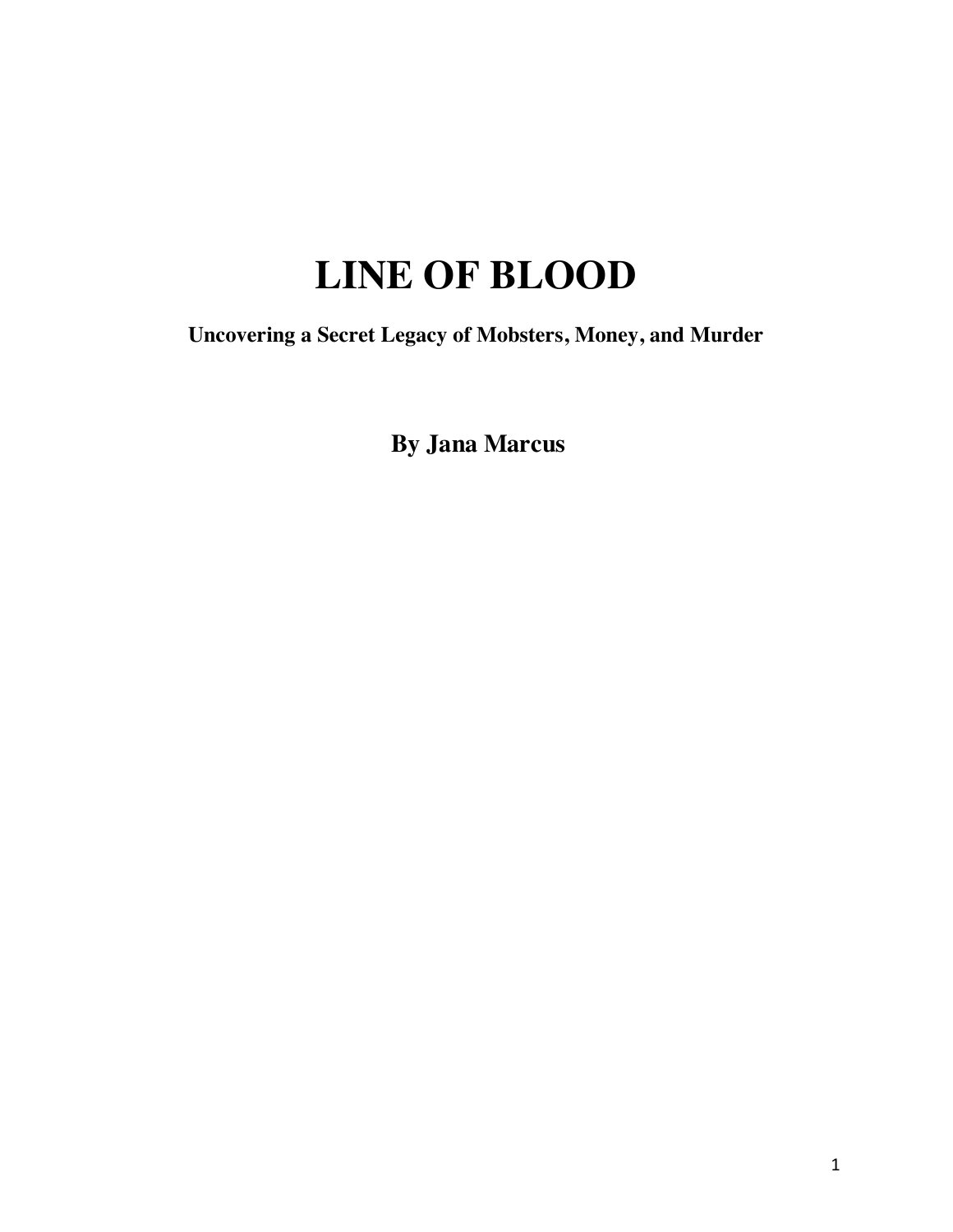## **Introduction**

My father was the master of stories – unrivaled when it came to weaving a tale. My sister Valerie and I were mesmerized by his stories as we grew up, drawn into his world, and kept at the edge of our seats as he acted out colorful characters with great enthusiasm – his eyebrows raised and salt-and-pepper beard jutting up and down.

He was poet, writer, and film historian Morton Marcus. A professor by trade – which meant he loved to tell a good story and get your mind working, thinking about things as you never had before. He had a gift for making everything interesting, even the most mundane seemed magical.

Our parents divorced when Valerie and I were small, so weekends with Dad became one of the highlights of my young life growing up in the Northern California coastal town of Santa Cruz. Every Friday night was dinner out and a movie, followed by a Saturday adventure exploring a museum, a Greek street festival, or a road trip in the Bay Area.

As I became a teenager, my father and I would take long walks on the beach or drives through the redwood forest, talking about the mysteries of the universe, the origins of jazz, or the history of American cinema. He was a walking encyclopedia – he knew something about everything.

The stories I loved the most were about our family's early years. Some tales were fantastic and heroic, like the time he was teaching my mother to drive, and the car stalled on railroad tracks in a ravine. As a locomotive came speeding toward them, Dad pushed the vehicle onto the adjacent hill and held it in place as the train passed below. Or, the story about how he stumbled upon a hidden UFO aircraft at Scott Airforce Base when he was in the service in 1956.

Then there were the more romantic tales, such as how our parents met as teenagers at a party on Long Island in the 1950s. Stories of our mother studying dance with Martha Graham and Dad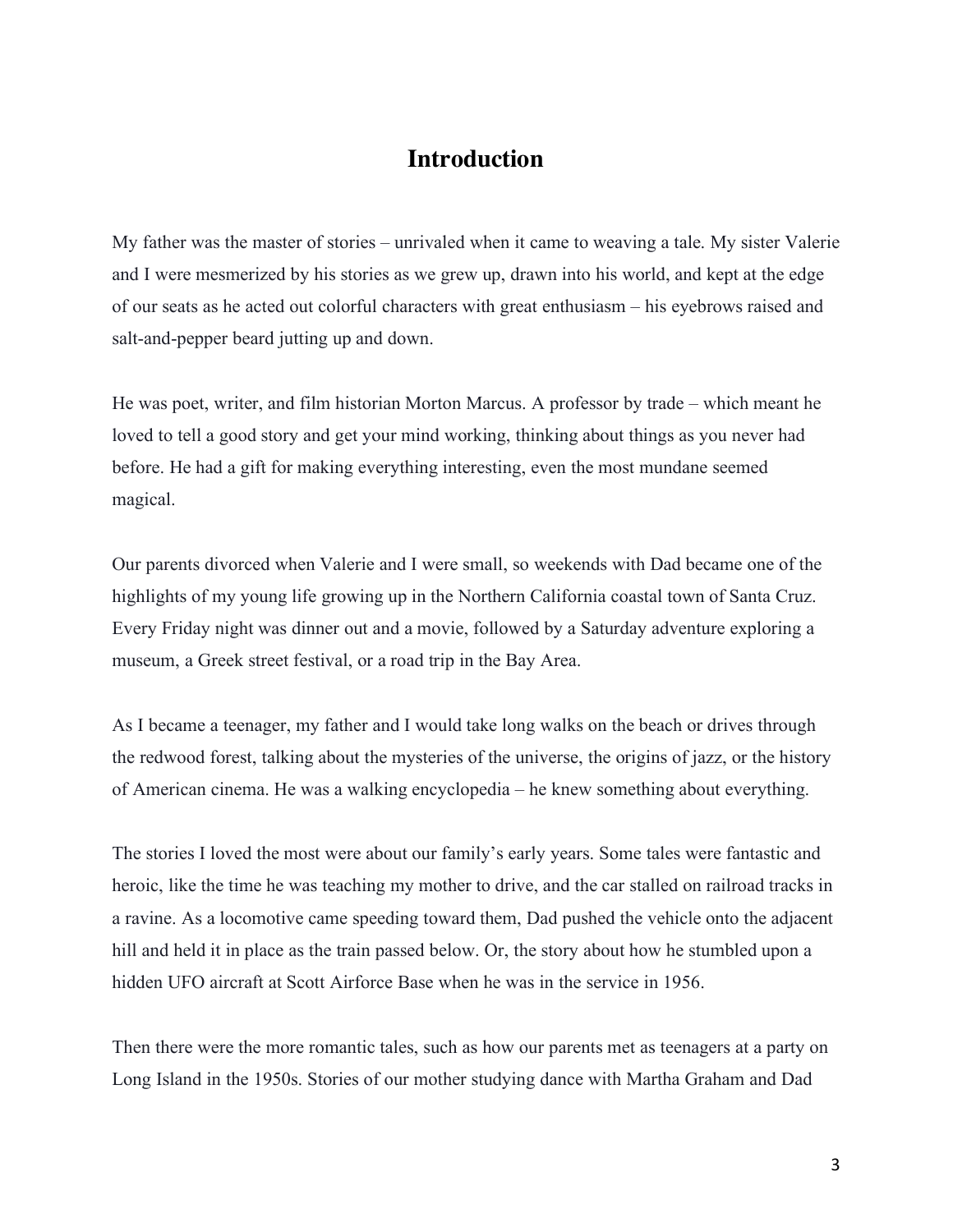befriending soon-to-be-famous literary figures at the Iowa Writer's Workshop. Or, the story about how beautiful Mom looked in a red sweater when she appeared on the TV game show *Jeopardy* and won enough money for them to "escape New York" and travel across the country in their powder blue VW Bug to start their family in San Francisco.

That was how Dad explained why we were raised in California, although all our relatives lived on the East Coast, 3000 miles away.

I felt very connected to my mother's side of the family in New York. We saw them once a year and had lots of cousins our own age, aunts and uncles who played games with us or just let us run around and be kids. On Dad's side of the family, we only knew his mother, Grandma Rae. She lived in a fancy apartment in New York City that faced Central Park and was very persnickety about manners, appearances, and other things she labeled as "having class." She had once been very wealthy, and Dad had been her only child. We had no grandfather – Dad's father was entirely out of the picture.

"Why did you need to escape New York?" I asked.

"I longed for a place to truly call home, and the redwoods were calling me," my father mused.

That was his take. My mother had another version altogether. For her, the escape from New York was about getting away from her mother-in-law, Grandma Rae, who was constantly criticizing her. I was too young at the time to understand whatever family dynamics were going on. But, our parent's "escape" meant that my sister and I didn't have significant ties with Dad's side of the family – whoever they might be – when we were growing up.

One Saturday afternoon in 1978, when I was 16-years-old, Dad told me the most compelling family story of them all. We were eating corned beef on rye and drinking Dr. Brown's Cream Soda at a deli in Santa Cruz (which he complained wasn't like a *real* East Coast Jewish deli) when he started telling me about his childhood in New York. It wasn't just one story, either. It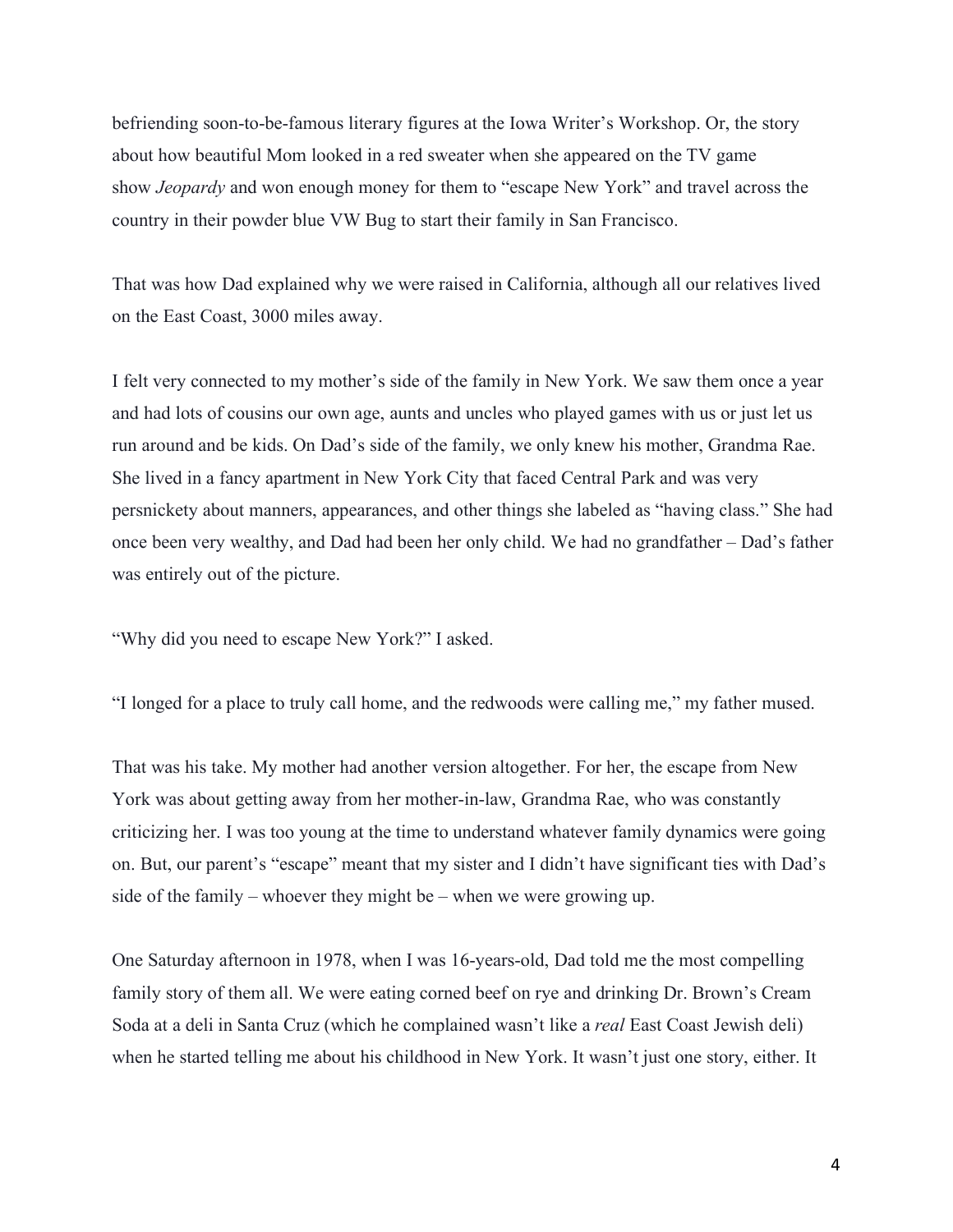was several, all interconnecting to make for the most epic tale he had ever told. He gestured wildly with his hands, portraying his aunts and uncles, mimicking their thick Brooklyn accents.

He called his youth an "Oliver Twist childhood with a Jewish accent" – a devilish snicker spread across his lips as he told how Grandma Rae was as glamorous as a movie star, had been married five times, and sent him away to boarding school starting at the age of three. He'd only met his wealthy father once or twice when he was very young. At the dramatic parts, when he attempted to run away from the schools and try to go home, Dad's voice would go up an octave, his blue eyes twinkling. I assumed he was exaggerating. He was known to do that – but always in such an alluring and demonstrative way that I continually wanted more.

There were many colorful characters in his tale: grandparents from the Ukraine who worked in sweatshops after coming to America; Uncle Frankie the Cowboy, who broke horses in the West; Uncle "Jungle Jim," who invented the famous coconut-whip drink; Uncle Ike who failed the bar exam so many times he ended up working as an orderly in a psychiatric hospital; Aunt Bertha who covered her furniture in plastic and barely spoke English; and something about a gambler who was killed.

Then there were his favorite cousins – Aunt Bertha's children, Leo and Carol. With no siblings or father, and a mother who was not around much, Dad credited them for shaping his childhood. Carol babysat young Mort when he was home from school, dragging him on adventures through Brooklyn. Leo, 11-years Mort's senior, became his only male role model, taking him to ball games, teaching him street fighting as he got older, and other "guy" things of that nature.

Dad's stories resembled those old black and white movies he would take us to see every Friday night at the Sash Mill Cinema. The rough edges of his lonely childhood story still succeeded in glamourizing a family that thrived in a New York City that I could only read about, or see glimpses of in those old noir films.

That same summer, Valerie and I traveled to Miami Beach to see our maternal Grandma Jackie, and then flew to New York City to stay with Grandma Rae. In Miami, Grandma Jackie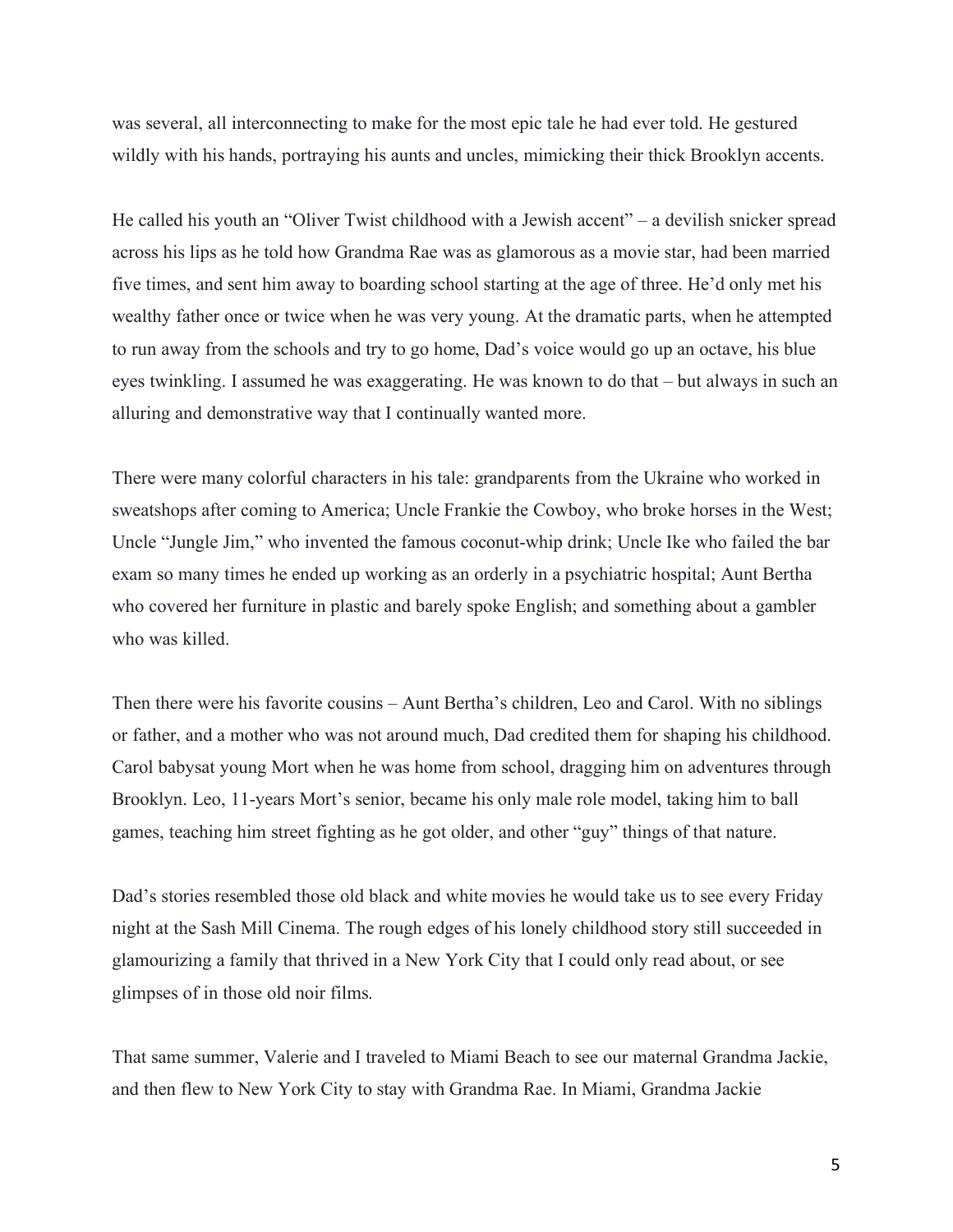reminisced about her father, who made fur hats and coat collars for the Cossack Army in the Russian Pale Settlement, and the Harris relatives who ran the Broadway theaters in New York. I tried to write down all those Russian-Jewish names as fast as she could spout them off, scribbling names and birthdays until they became a maze of inkblots on paper.

When we visited Grandma Rae in New York, she hosted a family dinner party, serving her famous cabbage soup. Some of Dad's relatives ventured up from Brooklyn to her fancy Manhattan apartment. That's when I first met his two older cousins, Leo and Carol. They were both rousing storytellers, just like Dad. Everyone shouted over each other in loud, broken Yiddish and I remember feeling a bit overwhelmed with culture shock. Still, I loved the tidbits of stories they shared about Uncle Frankie the Cowboy and Dad as a boy. I took their stories at face value – I had no reason to think otherwise. I became increasingly interested in our family's roots, particularly my grandmother's generation and what their lives had been like in the Old Country.

By age 17, understanding who our family was and their place on the timeline of history became all-important to me. My friends were looking to the future and college, while I was looking to the past. I went to the library and found out how to make a family tree. This was long before the personal computer was even a thought. I checked out thick books on genealogy, which I never read, and got the address to the Church of Latter-Day Saints Family Library in Salt Lake City, which I knew I'd probably never visit. I sent letters, with a questionnaire I'd copied from a book, to relatives on both sides of my family. Slowly, I accumulated enough information to construct a family tree.

My maternal tree had shaped up nicely, but on my father's side of the family, I had practically no information. I received a return letter from Dad's Uncle Ike, saying, "Good luck in your search, but I'm sure no one wants to talk about the past." When I would ask Grandma Rae questions during our annual visits, she'd merely shake her head and shush me away. At the time, I lived so far away from the New York clan – and I couldn't fathom how a Mormon organization like the LDS could help me learn about my Russian-Jewish heritage – that I decided to packed-away all my notes and charts for another time.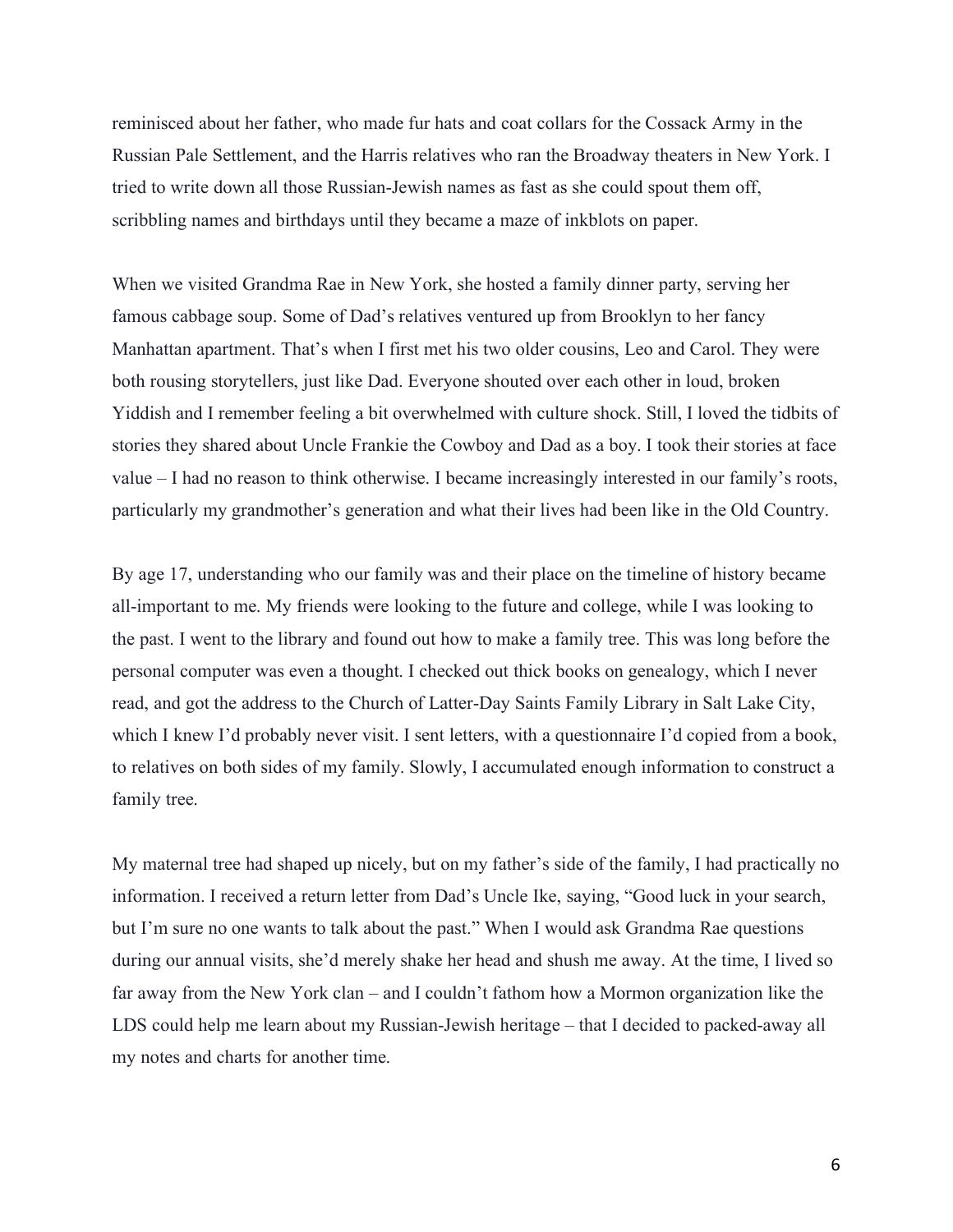As it turned out, that "other time" came 10 years later, in the late 1980s, when I was living in New York City. It was then that I stumbled upon the first clue into the real story of my father's family. In what turned out to be a 28-year journey into discovering the truth behind what I thought were my father's exaggerated stories, a series of bizarre coincidences came my way – signs, if you will – that led me on a quest to thread together a history, not only of my family but of New York City itself, with more unbelievable twists-and-turns than my father could ever have fabricated.

This is the story of what happened to me.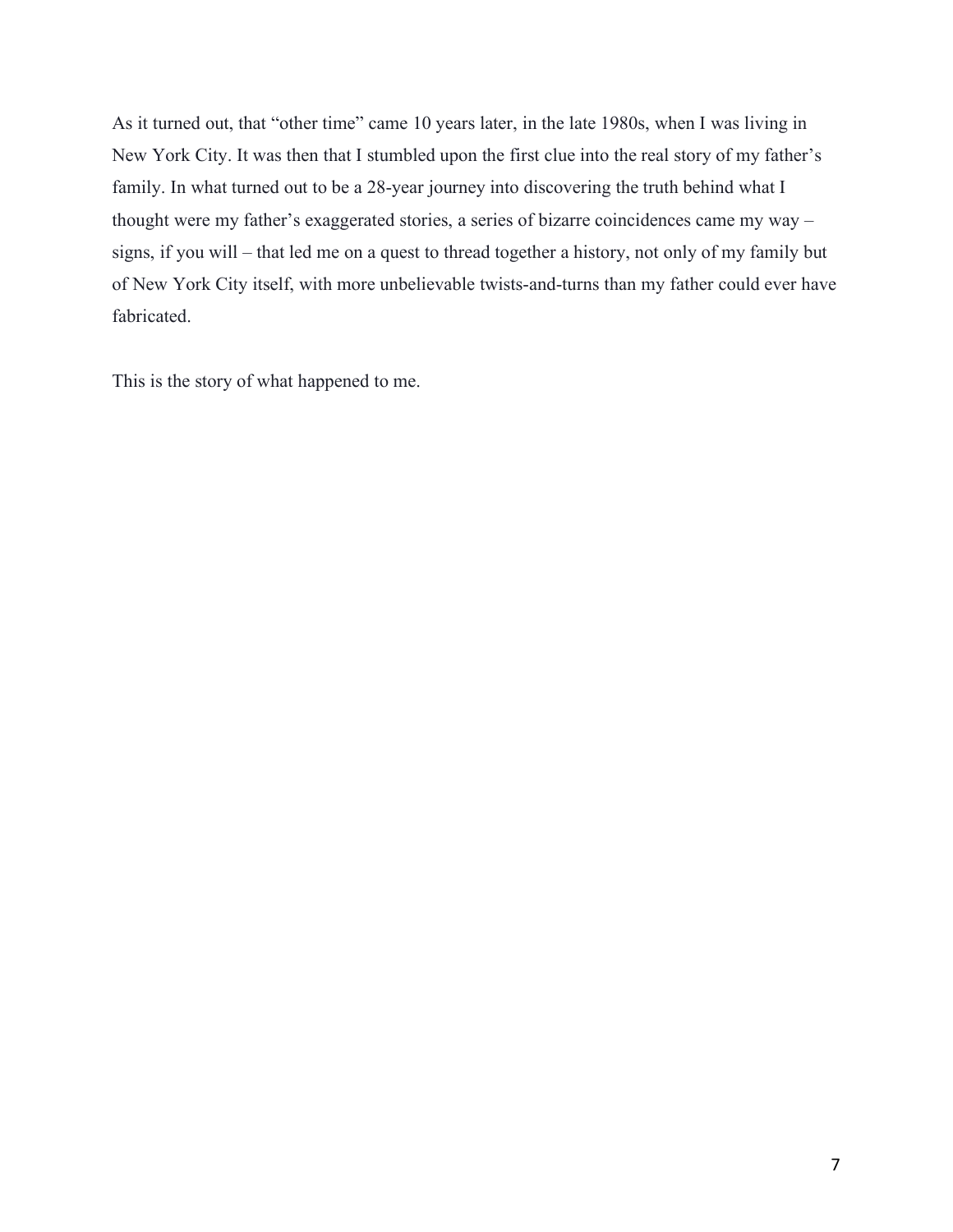## **PART I Chapter 1: The Secret Drawer**

## **New York City, 1988**

Central Park South is a three-block area of 59th Street, between 5th and 8th Avenues, adjacent to the bottom of Central Park. Lined with horse-drawn carriages driven by men in top hats and sprinkled with five-star hotels, it's a ritzy patch of the city that is often congested with tourists and the occasional parade.

But, I didn't think of it as a fancy, upper-class neighborhood, and maybe I didn't really have an appreciation for what it meant to live on this stretch of Manhattan real estate. To me, Central Park South with its dense tree-lined entrances to the park, patinaed statuary, and shining brass banisters of upscale residences, was just where my paternal Grandma Rae had lived for decades.

My parents moved a lot when I was a child, especially after their divorce in 1972, so Grandma's apartment on the park felt like the permanent family home, filled with beautiful furniture, antiques, and wonderful food.

I'd been living in New York City for the past few years, since graduating college and leaving the sandy beaches of Northern California to pursue a career in photography. I was in love with New York. Rich with history at every turn, its crowded and buzzing streets inspired me artistically in a way that the peaceful, open spaces of California never could.

I was busy living the life of a 26-year-old artist in Manhattan – which included working as a photographer, nightclubbing, and spending a lot of time trying to be hip at all costs. I was also spending a lot of time with Grandma Rae. She was thrilled when I moved to the City. I immediately became her best friend and received up to five phone calls a day regarding whether I was warm enough and eating properly.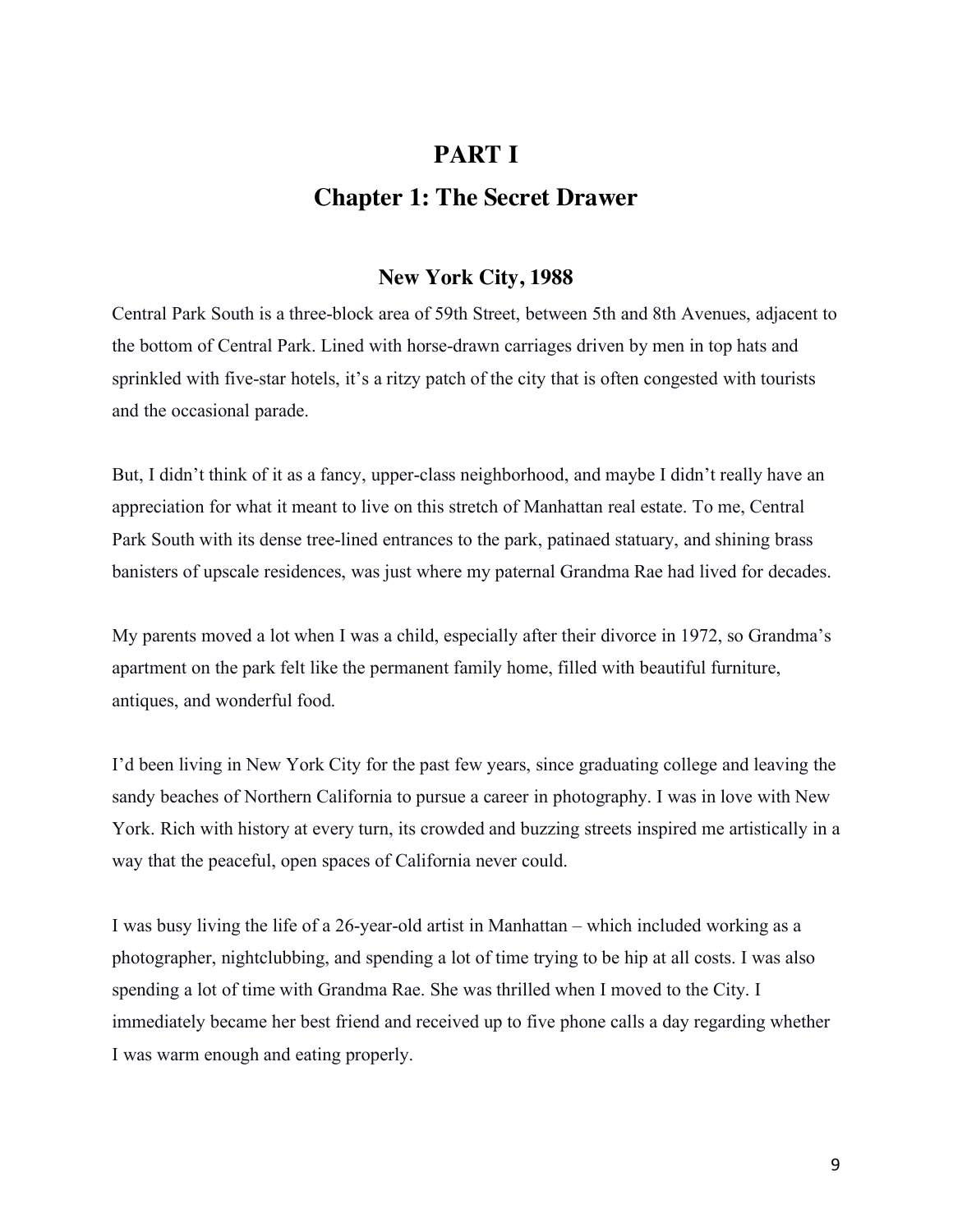It was a cold January day, as I strolled down Broadway from my West End Avenue apartment towards Grandma's house. She was preparing brunch for us, before cooking a family dinner that evening in honor of my father, who was flying in from California.

I rounded Columbus Circle and crossed over to 7th Avenue, passing the New York Athletic Club – the same spot where Cary Grant was whisked away in a taxi in *North by Northwest*, having stumbled into a shadowy world of crime and intrigue. I smiled to myself, remembering when I first saw that film with my father. I may not have missed the beaches, but I did miss my immediate family and was filled with excitement to see Dad. I hadn't seen him in almost a year. He rarely came to New York, grumbling that it was no longer the city he grew up in. But, after many years, he was returning to see the family and obtain their blessings on a new book of poetry he was writing about their journey to America at the beginning of the 20th century.

As I approached 116 Central Park South, Luis the doorman was already holding the door ajar with one gloved hand and tipping his captain's hat toward me with a wink. He had watched me grow up over the years and no longer bothered to buzz Grandma's intercom to announce I'd arrived.

I crossed the marble-floored lobby and checked myself in the bank of mirrors across from the elevators. I hoped Grandma wouldn't give me a hard time about my appearance, which was often much too "downtown" for her liking. My dark, thick, curly hair fell across the shoulders of a long, vintage overcoat, that hid an oversized sweater and black leggings. Only my silver-tipped cowboy boots were exposed. I had tried to tame my East Village eclectic style for the family gathering. "Whatever," I sighed, looking at my reflection.

My outfit would probably illicit whispers from family members, but I didn't really care. I didn't have a deep connection with this side of the family. My sister and I had been raised in the freethinking, artistic milieu of our Haight-Ashbury era parents, and there didn't appear to be much common thread with the Brooklyn clan. Yet, I adored the rare occasions when we were all together. It was a big family – full of Slavic loudness and a *Fiddler on the Roof* zest for life. When we were all together, it was beautiful chaos.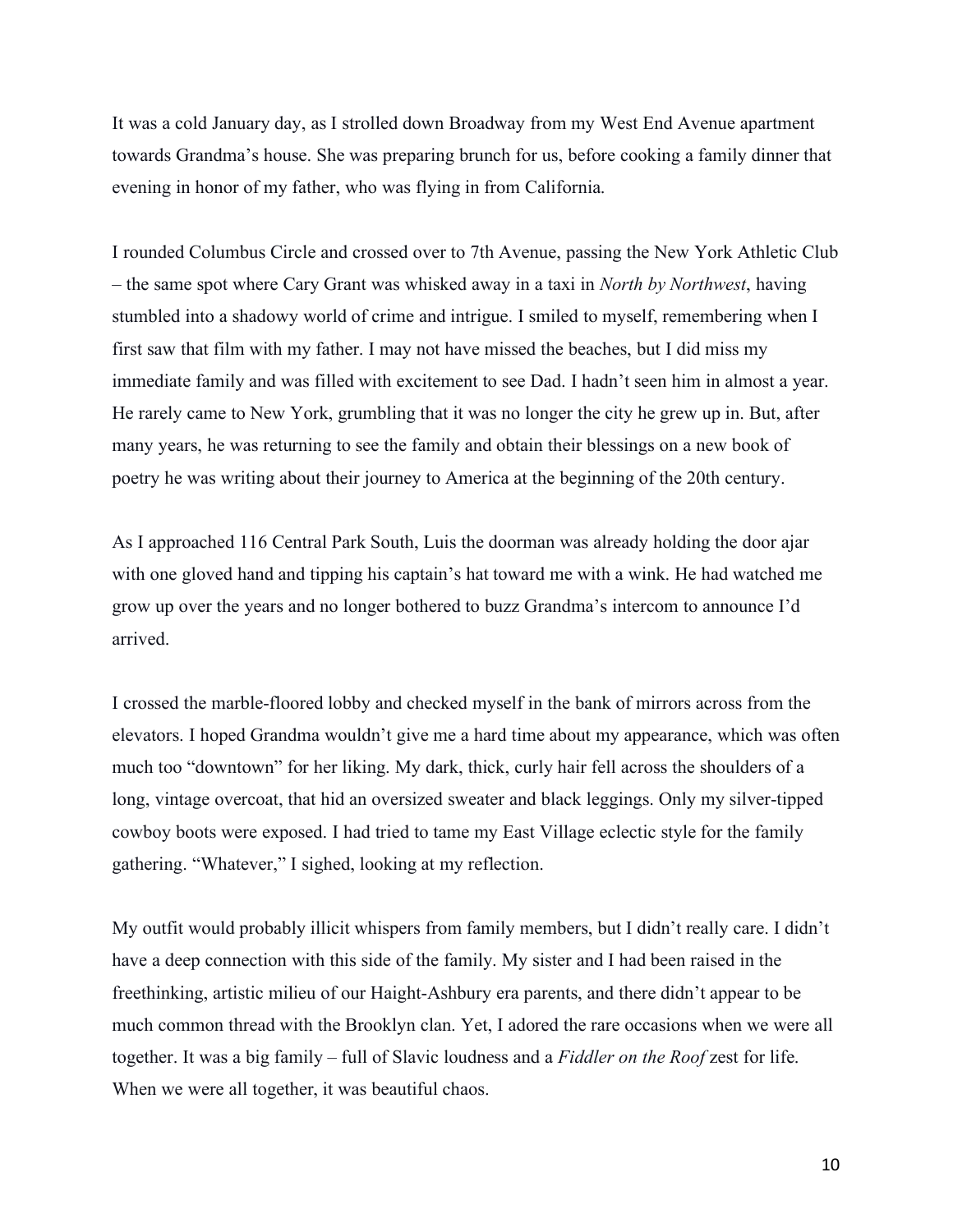As the elevator opened on the 7th floor, Grandma Rae was already standing with her apartment door ajar waiting for me.

"Bubelah!" she hollered down the hallway.

Even though I was a grown woman she still grabbed me tightly, slobbered kisses on my cheek as she had since I was a child, then wiped away her spittle with a final pat on my face, snarling, "You!…*shaineh maidel!*" Her greeting was always a dichotomy of calling me a beautiful girl and sneering at the same time. Then her expression would abruptly turn to a boisterous laugh.

"Come, come and eat," she demanded, pulling me into the apartment with a firm grip of her liver-spotted hand that sported a giant yellow topaz ring.

We sat and ate matzoh brei in the small kitchen. She smothered me with questions about the men I was dating, the food crumbling from her lips onto her large chest, staining the stains on the housedress which covered designer clothes.

From across the table Grandma shoved a \$50 bill in my hand. "Go see my faygeleh hairdresser and get your hair straightened. Jewish curls don't become you." She stared at me lovingly for a moment, and then crinkled her brow declaring, "What the hell's the matter with you? You'll never get a decent man if you keep wearing those shmattas and boots. Listen to what I tell you – you need a softer look." She sized me up and down again. "Oy, yoy, yoy," she spewed in a pained tone looking at my hands. "Stop with the schlocky black nail polish already!"

She always wanted to teach me a lesson, have me understand that the only way to get ahead in life was to look good, dress well, and end up with a doctor or a lawyer. A typical Jewish grandmother – at least that was what I always thought. Yet often her sapphire blue eyes drifted across the room to contemplate something far-off. I often wondered what she reflected upon in those moments.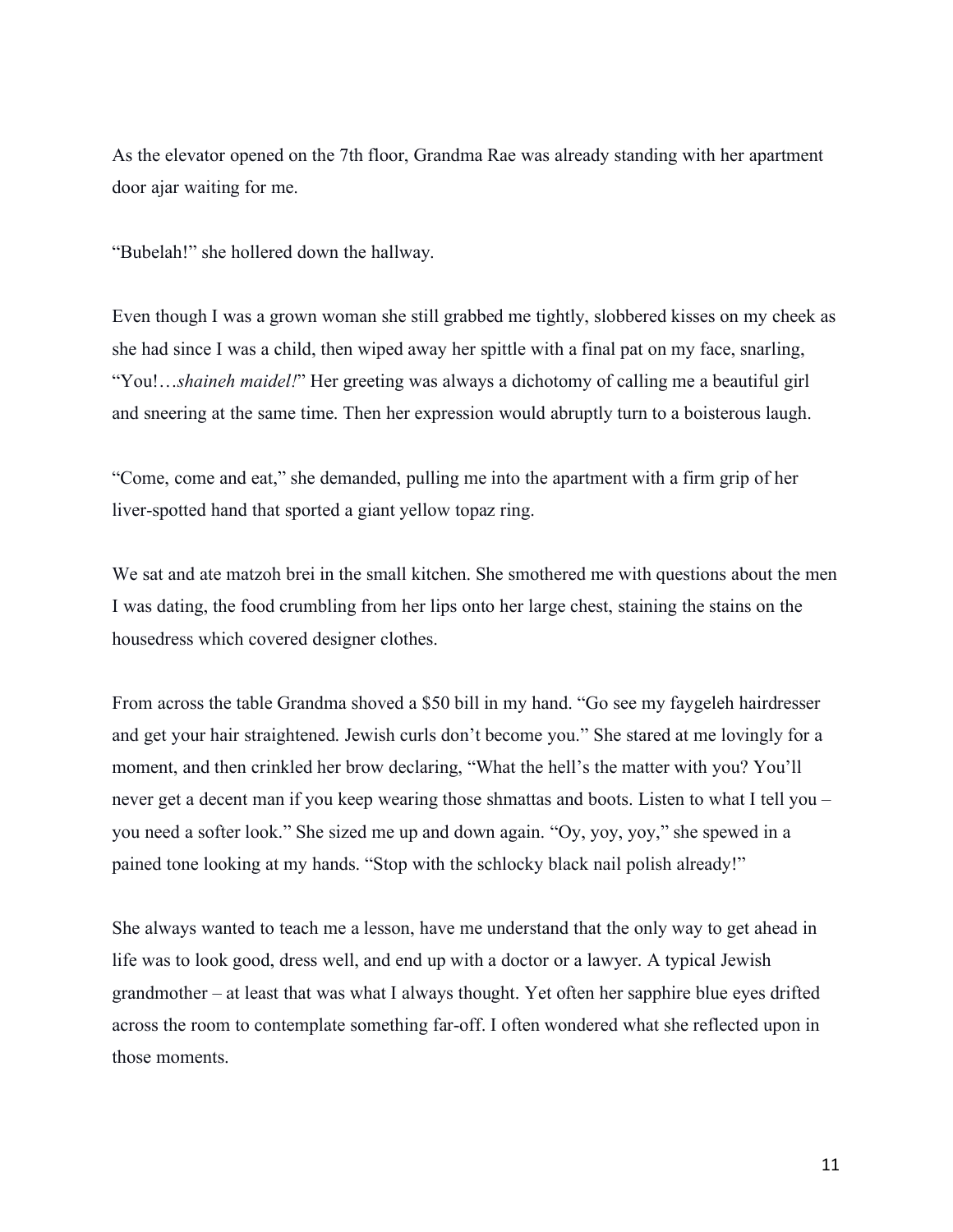Rae Marcus, my grandmother, was 81-years-old at the time. She loved entertaining, and at that point in her life she wouldn't dream of venturing down to Brooklyn to see relatives. They all came to her. The matriarch of the family, she held court at her fancy address, preparing, as usual, to impress them with fine food and wine. She was the one who got out of Brooklyn. She was the one who married several times into money. She was the one they looked to as a symbol of betterment.

Grandma had a strange love-hate relationship with me. She adored me as the daughter she never had and talked about me constantly to others. Yet, she couldn't control me the way she wanted to – couldn't shape my life. That's what she disliked about me.

I was of a generation with different values and ideas then the ones she had at my age. Her dreams of a luxurious life through marriage to a rich man meant nothing to me, yet she kept trying to make me fit into her mold. She couldn't understand how I saw myself in the world and how I wanted to express myself as an artist, be independent, single. Grandma constantly nagged that I didn't know my own worth. But what was her definition of worth? I had no aspirations to be a member of high society or marry a man who would take care of me financially.

We had many good times together – adventures at Carnegie Hall, box seats at the opera and ballet, eating in fancy restaurants, and laughing together hysterically about something silly. She had a sharp wit and could be wildly fun. Those were the times she told me she loved me.

I was also there for the bad times when she would fly into a rage from unmet expectations or bitter disappointments which she claimed were caused by family members – which now included me because I was in close proximity.

I was the only immediate family member who had really tried to have a relationship of any substantial depth with her. My father found her maddening, and most of the relatives stayed at arms-length due to her mood swings and gossipy ways. Yet, they all admired her and counted on her financial help when times were tough. She had isolated almost everyone except for her niece and nephew, Leo and Carol, who were extremely loyal to her.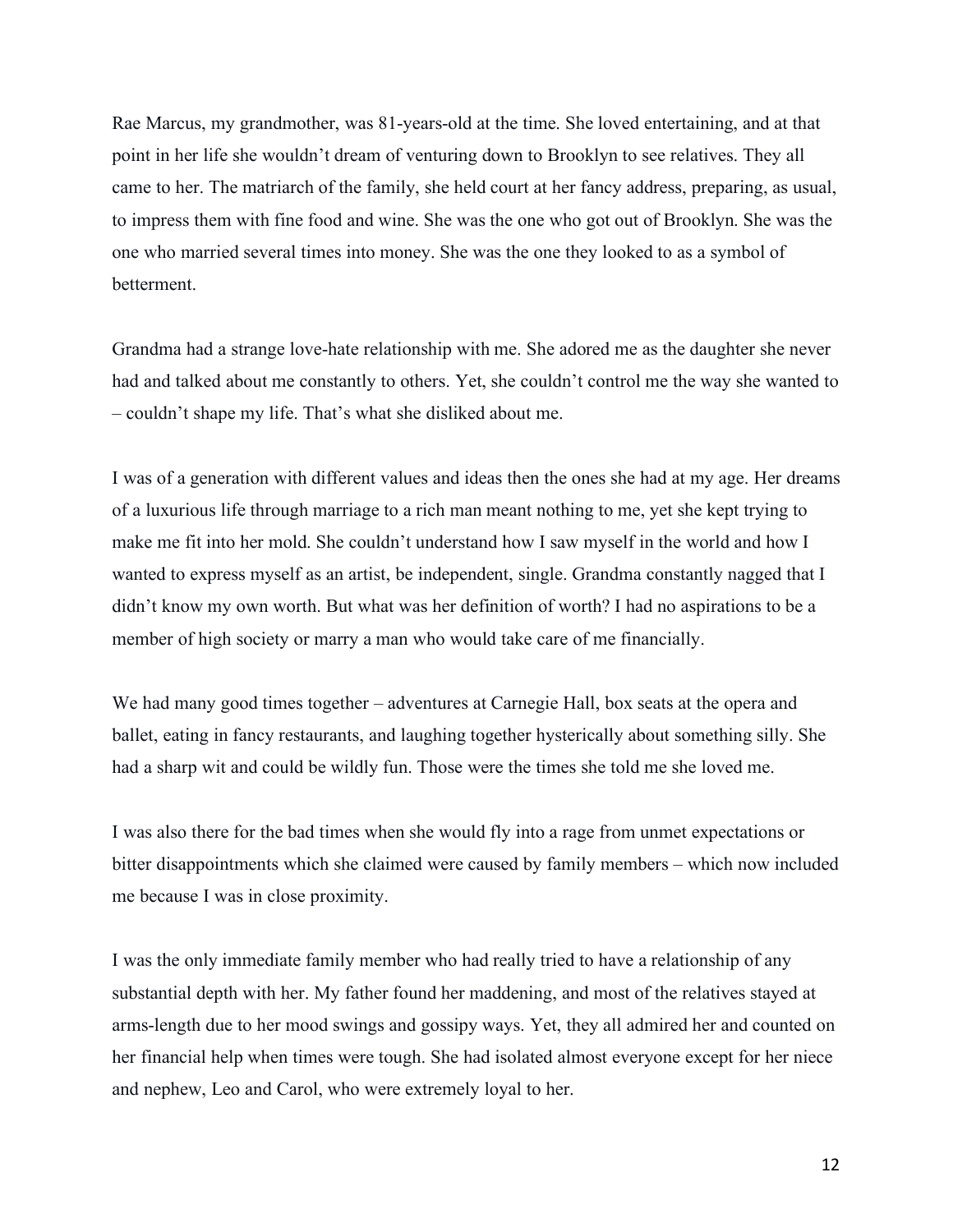Grandma could also be very unpredictable. A couple of years earlier, when I had been apartment hunting and briefly staying with her, she suddenly woke me one morning, throwing the covers off me in a single swoop and yelling, "I can't have you here anymore, get out of my house!" Confused, I asked what was going on, but she ignored me, marched to the front door, and proceeded to throw my luggage and clothes out into the hallway, hollering in Yiddish that I was lazy and ungrateful.

As I dashed out of the apartment to retrieve my belongings, she slammed the front door shut and locked it. Only wearing pajamas, I stood in the hallway of the 7th floor, dazed by her actions, until a concerned neighbor opened her door and let me in to change my clothes.

I didn't speak to Grandma for a couple of months after that. Then, one day she called me out of the blue, acted as nothing had ever happened, and wanted to go to the movies. She had a conveniently selective memory. As time went on, and she kept calling, I felt that if I was very old and had isolated everyone in my life, I would want someone to give me another chance. So, I cautiously went back to being present in her life.

Grandma Rae was a very difficult and complicated woman, but I loved her. Because I had been so close to her fire I was sure I knew her better than anyone else did.

"Your cousin Debbie is a real shit-ass!" she suddenly blurted out of nowhere. "Who does she think she is asking me to leave her my mink coat? She can have the stole instead!" She immediately got up from the kitchen table and shuffled in her pink slippers to the living room. I was always shocked when she cursed. In public she had the demeanor of a lady, someone cultured and refined. But she was not bred to it. She had carefully learned to be a sophisticate during her lifetime.

I followed her into the living room where we started to set the mahogany dining table for twelve, rearranging the silver and the Booths' porcelain china for the dinner party.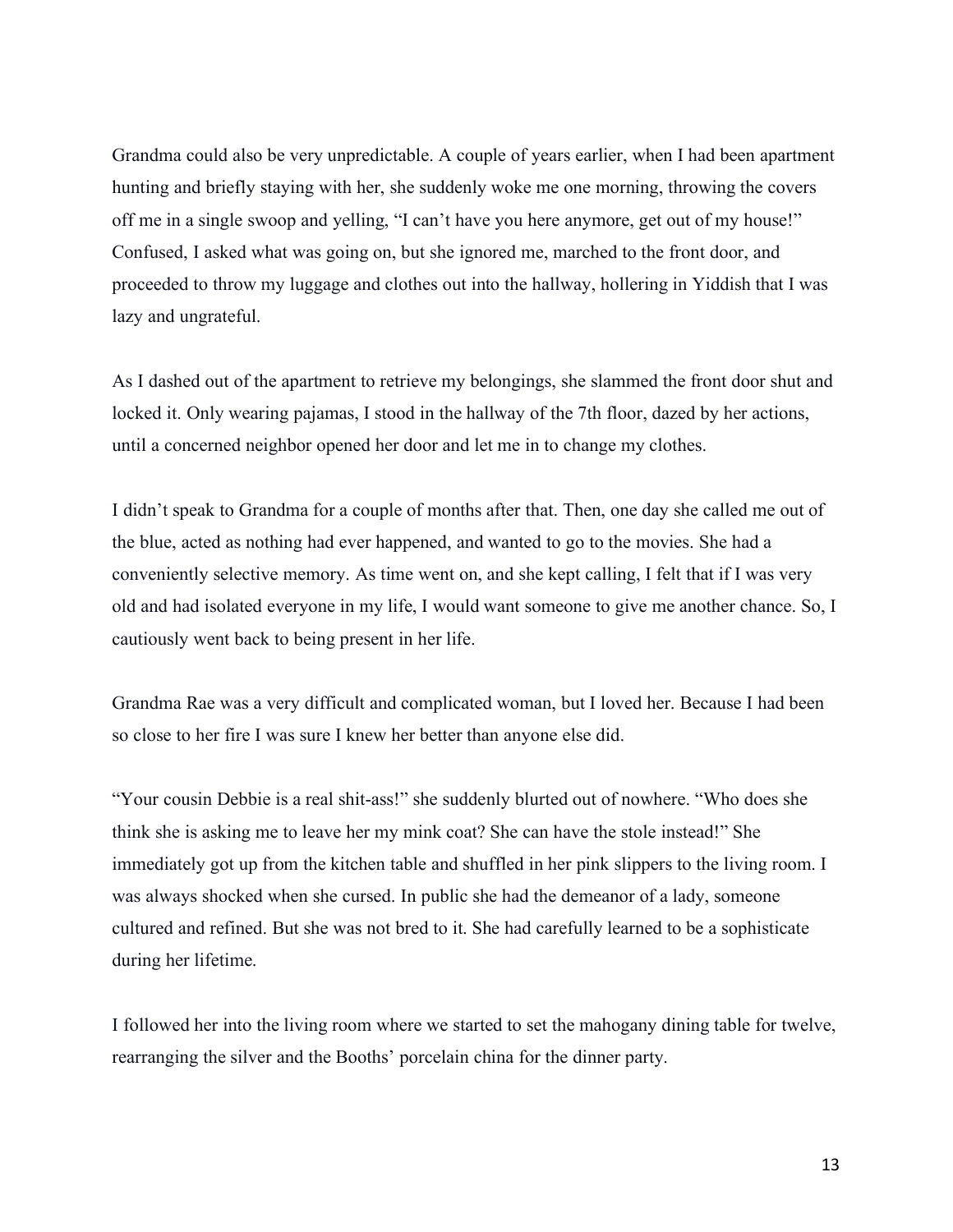"Always set your table the night before. It's easier…and don't let cousin Debbie hang her coat in the front closet tonight…if she sees the mink she'll start in on me …oy, gevalt!" She threw her hands in the air, shaking her head.

"…and that Carol with her children, always putting the soda bottles on the table! So classless! She should never get the \$4000 crystal vase...you hear me?" Grandma was constantly repeating the monetary value of her personal items to me, and declaring who should get what when she died. Her voice echoed as she quickly scampered between the kitchen and the dining room. I could barely keep up with her.

After she reminded me which fork went where, she no longer wanted my help, and in my usual fashion I exited to her bedroom. Grandma ran a small designer dress business out of her apartment for wealthy women in the neighborhood. Her closets were always bursting with beautiful apparel she bought wholesale in the garment district – the labels were taken out and replaced with designer tags. I looked through her collection of ready-to-wear every time I came to visit.

Her bedroom also housed "the secret drawer." This drawer, at the bottom of her dresser, wasn't really a secret, but it contained ancient treasures my sister and I loved to rummage through. We always found something new and curious, thus the name. It was filled with photographs and papers haphazardly shoved away. They were remnants of another era. Beautiful Rae in diamonds and furs with unknown men at the 21 Club, Rae riding horseback in Central Park, trips to Europe and Florida, handsome men with slicked-back hair in suits and overcoats. It was a glamorous New York of the 1930s and 40s – a New York we'd never know. A Rae we'd never know. Because of her glitzy past, my sister and I had affectionately nicknamed her "Glamour Granny."

With time to waste as I awaited the arrival of my father and the rest of the family, I pulled open the drawer, sat crossed-legged on the floor, and began to explore. I slipped on the rhinestone casts of Grandma's original diamond jewelry, like a little girl playing dress-up, and settled in for venturing through the piles of Rae's memories. I giggled as I found photos of my first birthday party and Dad in the Air Force.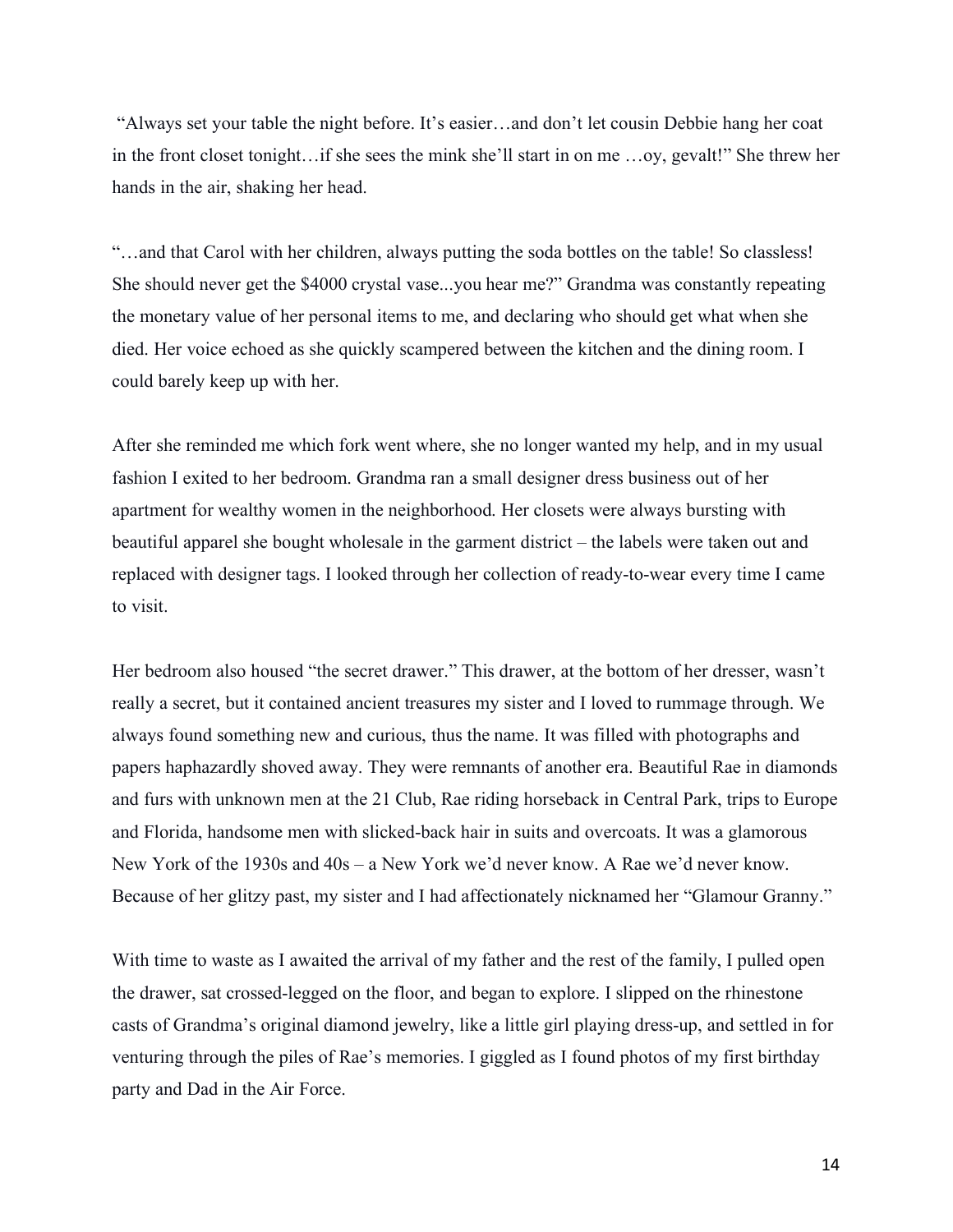"Grandma, you look so beautiful with these flowers in your hair…," I yelled from the bedroom. She wandered in, shoving a piece of matzoh in her mouth. "Oy, you found the picture of me winning the dance contest at the Stork Club in 1945. I was so gorgeous! Everyone would stop and stare at me wherever I went. Aacchh…," she turned to leave. "You must use your looks while you have them!" she hollered, her hand waving in the air.

Toward the back of the drawer I found a withered envelope, buried under the weight of hundreds of loose photographs. It was yellowed and torn, and inside, neatly folded, was a disintegrating newspaper article. I gingerly opened it and a bold headline read, *Neighbors Ignorant of Babchick's Racket.* It was from the *New York Daily Mirror*, dated Friday, September 26, 1941. It read:

Thick-necked, casaba faced, Abie Babchick was polite to the neighbors in the New Lots section of Brownsville. Maybe he hadn't been to high school and maybe he kept to himself too much, but he was a good boy – for all those neighbors knew, he grew up to be a good man. "Abie must be doing pretty good in that restaurant," they said when they saw him pull up before his mother's house in an expensive car.

And in a very human way they were glad and a little jealous. They were glad for Abie's mother, father, two brothers and a sister, all good people. They were slightly envious of the success achieved by the thick-necked, close-mouthed boy without education.

Abie – who will be buried today, victim of gang guns – was doing well, but not in any way his family or neighbors could know. Abie was making good to the tune of \$8,000 a day gross in the policy racket. The man who had been the boy who never talked much but was always polite, was the policy king of large sections of Brooklyn, known as "Jew Murphy." What could the neighbors know of this Abie? They knew he was partial to brown, that he must be rich, that he had few friends. And that is little to know of a boy who was born and raised in the neighborhood. From police sources a clearer picture can be drawn.

His rise into big money gambling hinged on the favoritism shown him by Abe Reles, who lived "just around the corner" in New Lots. To Reles, Babchick long paid regular tribute and was permitted to "bank" a portion of the huge policy receipts. When Reles, enmeshed in operations of Murder Incorporated, had to drop the policy racket, Babchick took over. For some eight years he had been at the top.

Unmarried, with no known girlfriends, he seemed to have an almost frenzied respect for domesticity. He froze employees who asked for a dollar raise, but if he heard one was expecting a baby, or if a wife or child were ill, he would spend thousands to help out.

His mother is desperately ill of a heart ailment. His brothers are hard-working, respectable men. In truth, one way, they've made good. But until the abandoned gang car was found Wednesday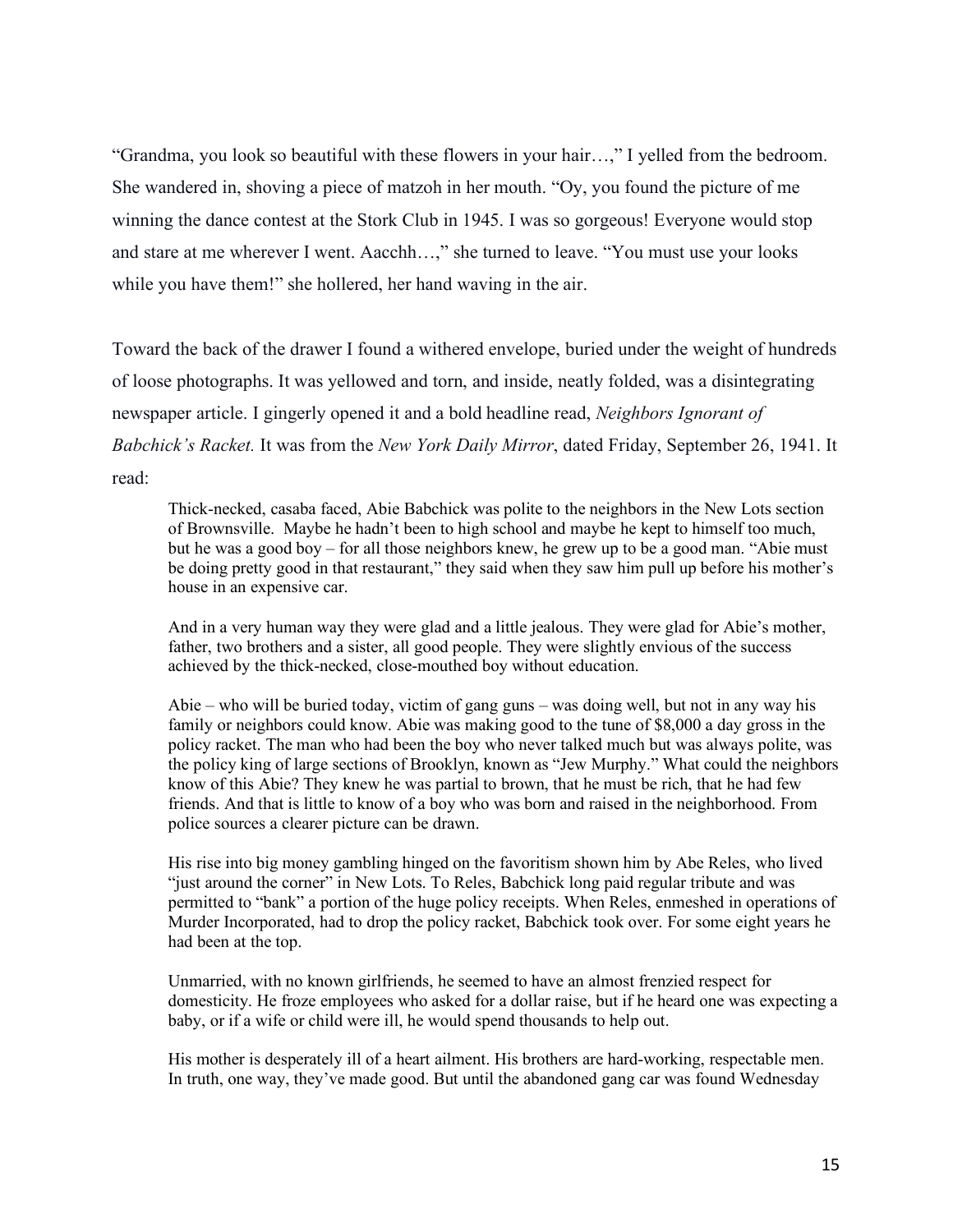with his body in it, Abie was regarded by the neighbors as the quiet, polite boy who had made  $\text{good}$ <sup>1</sup>

"Jankaleh, come watch how I make the brisket!" Grandma called from the kitchen.

Who was Abie? What was a policy racket? I tucked everything back into the drawer and went to help Grandma in the kitchen.

I had asked her many times when I was a teenager in family tree building mode, the names of her brothers and sisters. Her simple answer of their names was often followed by a string of Yiddish phrases that came across like voodoo curses as if she were banishing them to Hell. I called it her "Jew-doo." For instance, when mentioning her youngest brother Ike, she would holler, "*Ikh lib gehat zey, naronim on kropeveh vaksen on regen!*" Then break into laughter. I would look at her questioningly and she would respond by shrugging her shoulders and translating: "Fools and weeds both grow without rain."

Back then I thought that was all there was to know. This time I was hoping for a more extended answer as I asked her, once again, the names of her siblings.

"Don't ask, darling, they are all gone now. May their memory be a blessing." She didn't look up from the stove as she replied, then quickly changed the subject to another cousin who annoyed her.

The strange article I'd found in the secret drawer was intriguing. I would ask about it when the family arrived.

\*

By 4 p.m., apartment 7D was abuzz with reunion and conversation. Dad had arrived – his beard now a bit grayer and his head a bit balder, looking like a typical casual Californian in jeans and a velour shirt. He greeted cousins, kissing and hugging, and making sure they placed their coats in the bedroom – not the front closet – according to Grandma's wishes.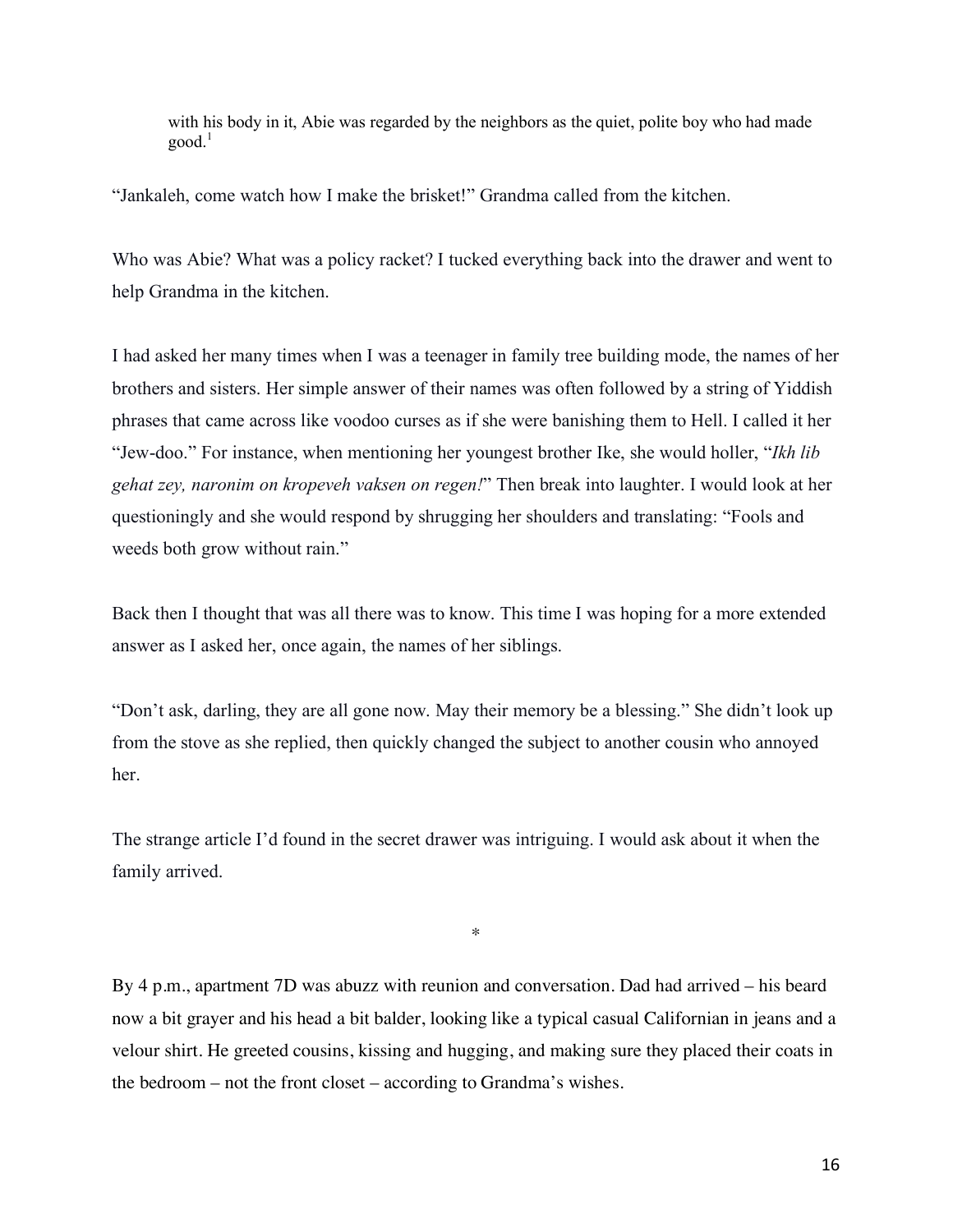Carol arrived with her husband and children. "Mortela, you're so handsome!" she exclaimed, hugging Mort tightly and then affectionately rubbing his bald spot.

Next, Leo arrived, bursting through the front door and striking a pose with his legs bent and arms outstretched toward Mort. "Mottle!" he yelled, "Feel my thighs!" The muscular butcher-turnedsummons-server proceeded to plop himself on the delicate damask sofa with his prim English wife, Miriam, who just watched everyone and seldom spoke.

"Mottle, remember the time I took you to see the Dodgers at Ebbet's Field?" Leo bellowed in his rich Brooklyn accent. Mort joined him in the living room and they howled with laughter. Lovable Leo and Carol may have been my father's older cousins, but to everyone they were just Uncle Leo and Aunt Carol.

One by one the cousins arrived. We ate. We drank. The soda bottles were on the table. Grandma Rae rushed around to serve everyone as voices got louder and louder, each person shouting atop the other, until the sound was a legato of white noise.

As dinner ended, cousins retreated to separate corners of the apartment for conversations. Cousin Debbie, Leo's daughter, who never said a word about Grandma's mink coat, chased after her screaming 8-year-old son Jared. Carol's son Michael was assessing Grandma's things for their potential value. Cousins Terry and Selma discussed housing prices in New Jersey, and Grandma was in the kitchen preparing dessert – tasting each serving as she dished it onto the china.

Carol went to rummage through the coats in the bedroom for a hard candy, and I went to join her.

"Hey, Aunt Carol," I asked, "do you know who someone named Abie was?"

She suddenly froze, hunched over the pile of coats. Slowly she turned her round body toward me, peering over the rim of her glasses.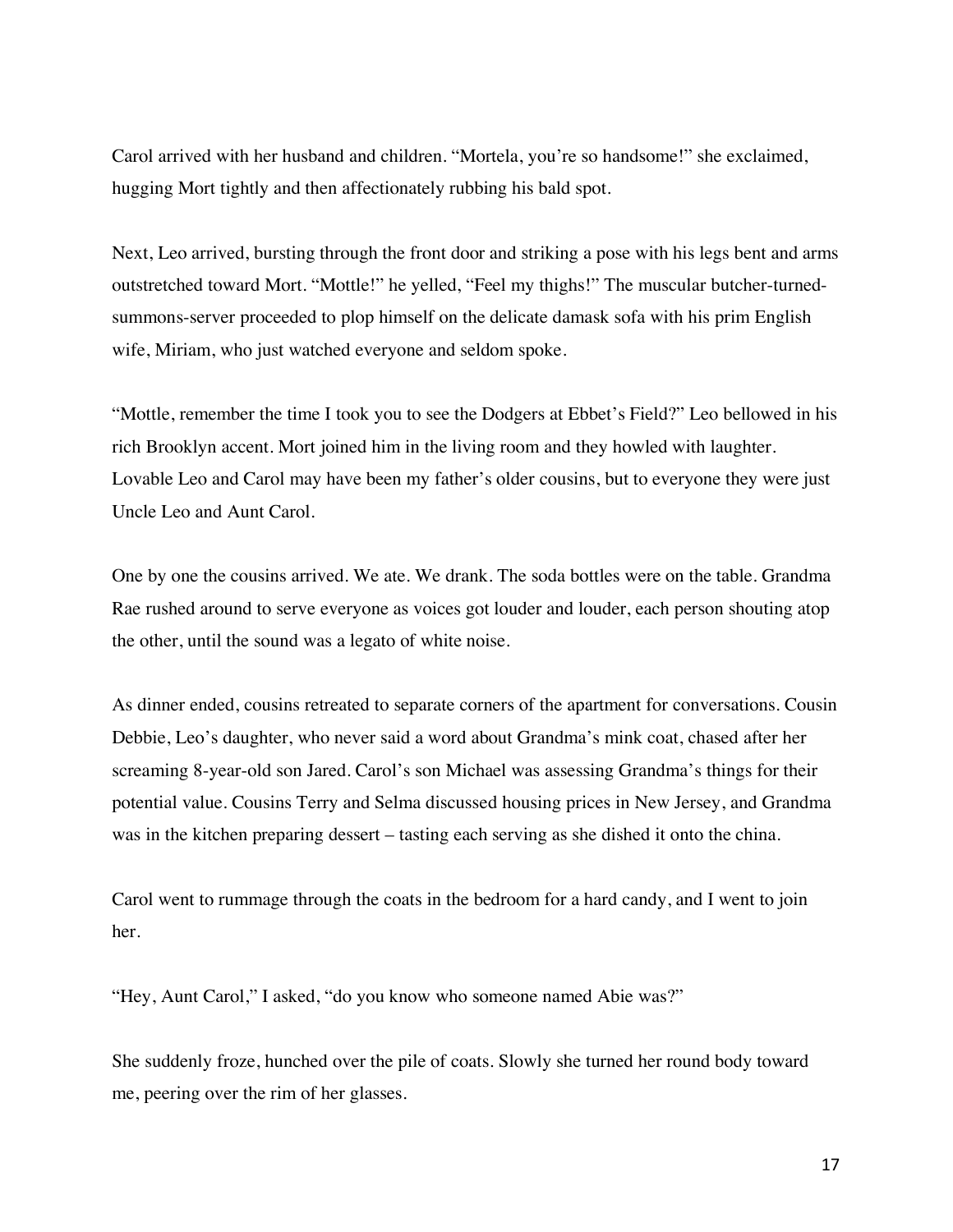"Whaa? Whaa'd ya'say?"

"Who was Abie?"

"Oy, God rest his soul, go ask your Uncle Leo. And don't talk so loud!"

I returned to the living room making a beeline for my father and Leo, who were still laughing uproariously, this time about some memory of their Uncle Dave, a.k.a. "Jungle Jim."

"Hey," I interrupted them, "do you know who someone named Abie Babchick was?"

"Abie?" Leo looked at me with surprise, then lowered his voice and leant toward me, as if about to reveal a secret of great proportions, and whispered, "Don't let your grandmother hear you say that name."

"He was one of Grandma's brothers," Dad replied.

"Look, we shouldn't talk about this right now," Leo said, shaking his head.

"I found a newspaper clipping in Grandma's secret drawer, and…"

"Not now!" Leo interrupted me, swaying his arms in a hush-hush motion as Grandma Rae entered the living room announcing dessert.

"What did you find?" Dad asked.

"Come look," I turned to go to the bedroom, my father and Leo following, closing the bedroom door behind them. I pulled out the drawer, felt around for the withered envelope, took out the fragile newspaper article, and gingerly handed it to Mort.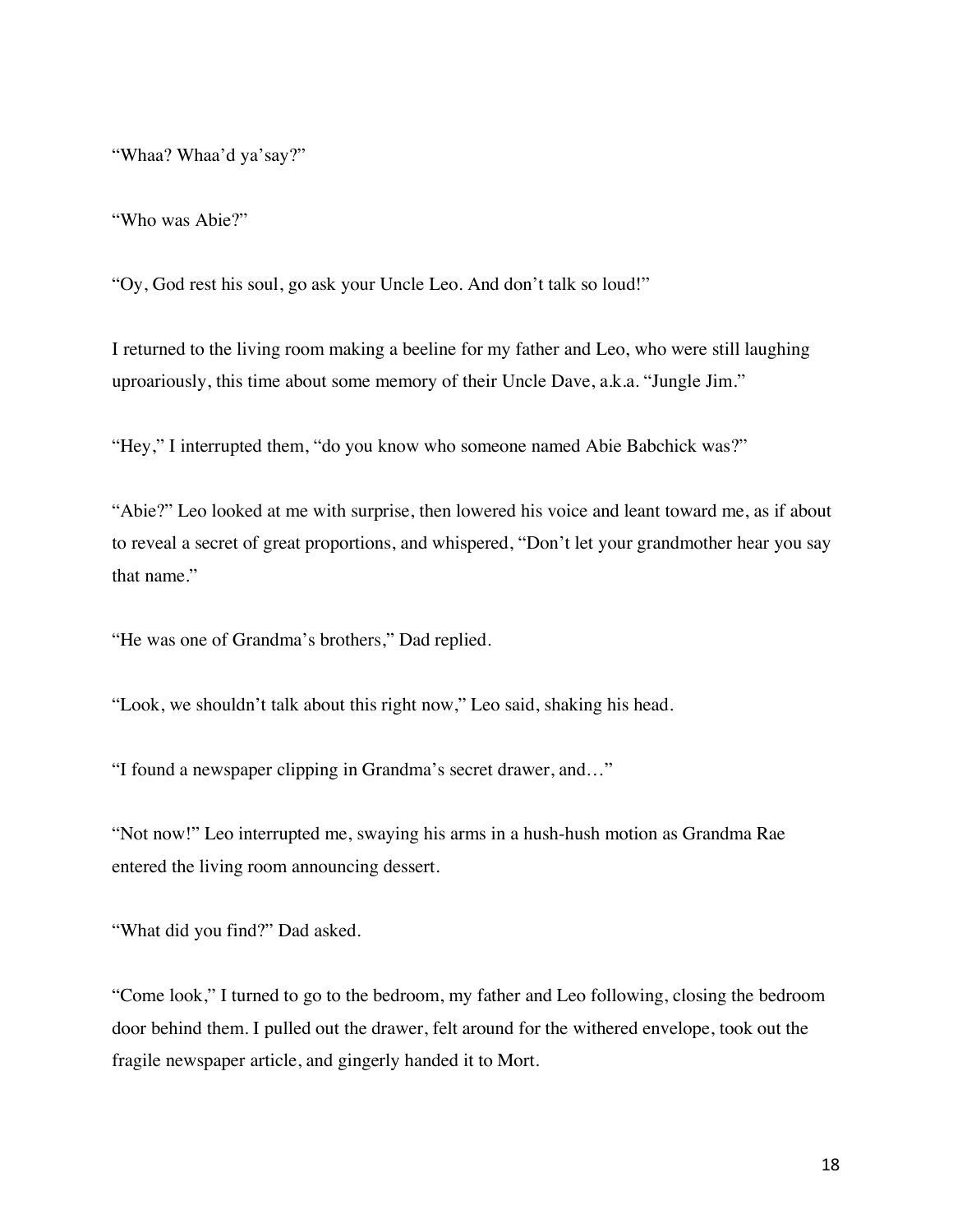"Look what you found!" Leo chuckled with astonishment.

After skimming the article, Dad looked at Leo. "This is OUR Uncle Abe?"

Leo winked, "That's our Abie. It was a terrible thing that went on."

Carol walked in and inspected the weathered newsprint in Dad's hands. Her eyebrows went up. "Oy, here it comes. A lot of yelling for no reason."

Just then, Grandma opened the door. "What's with all the kibitzing? Come, come into the living room for dessert," she insisted. We all looked at her at once, as if guilty of some crime.

When she caught sight of the article in Mort's hand, she frantically reached for it and started screaming, "NO! NO! Give that to me! Don't ever say his name! Don't speak my brother's name!" Then she turned and ran to the kitchen, slamming the door behind her.

Mort let out a gust of nervous laughter at Grandma's reaction. Leo and Carol shook their heads, having expected it. I stood there in amazement, trying to understand why Grandma's reaction had been so volatile.

As Leo, Carol, Dad, and I moved back into the living room, relatives with horrified expressions waited to know what happened. Grandma had locked herself in the kitchen and several cousins were banging on the door to be let in.

In a corner of the living room we gathered around Leo, who told us that Abie was a racketeer and made money – a lot of it – to support the family. He had been Rae's favorite brother and she was devastated when he died.

Who murdered Abe? That was what my father and I wanted to know. What happened to Abe's money? That was what the cousins wanted to know.